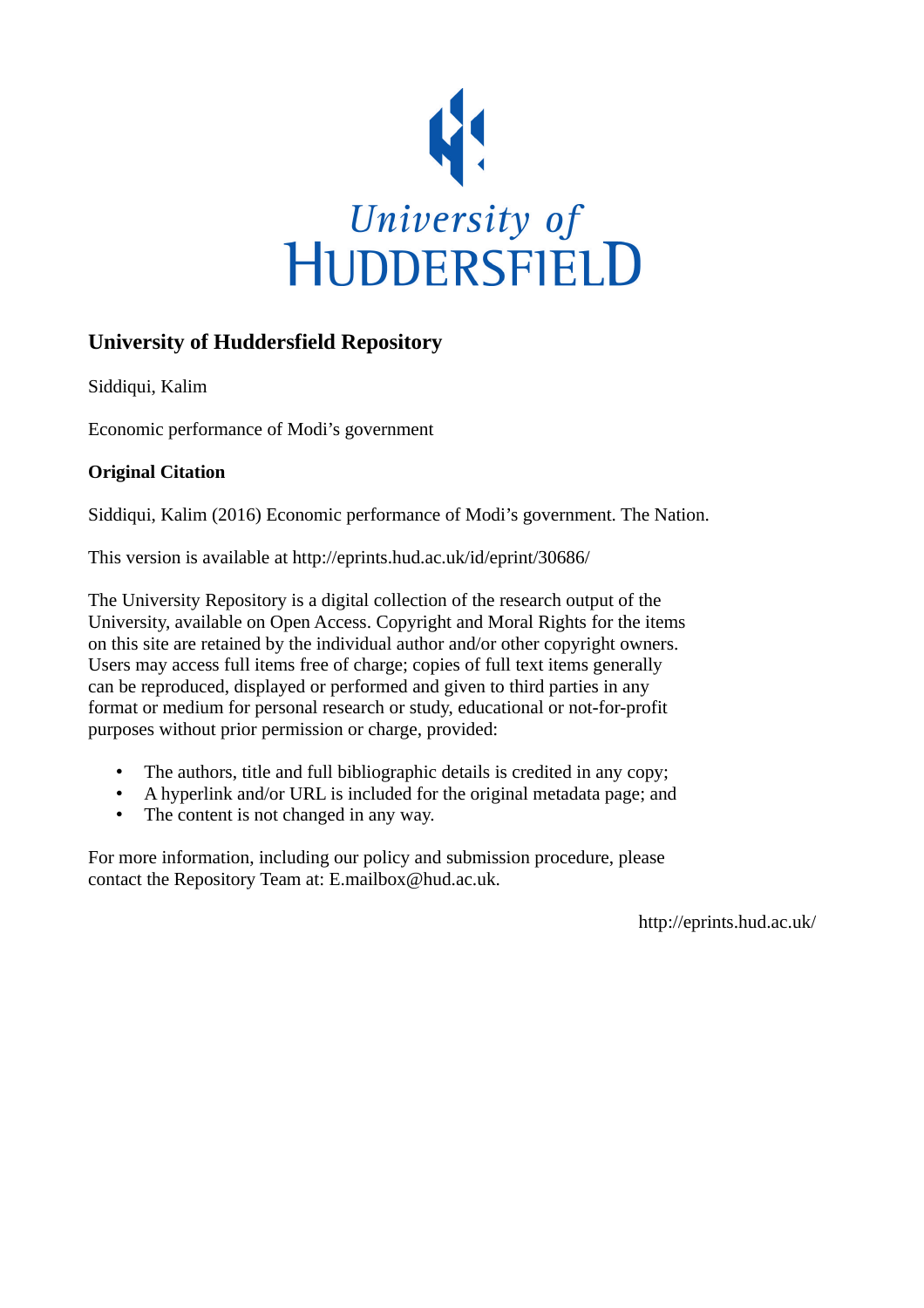## Economic performance of Modi's government

The Nation, August 06, 2016/ 14 Comments

**SHARE :**



## **[Dr Kalim Siddiqui](http://nation.com.pk/Columnist/dr-kalim-siddiqui)**

This article attempts to examine the socio-economic polices of the BJP (Bhartiya Janata Party) government in India. More than two years have passed since BJP came to power in India under the leadership of Mr. Modi. I think it would be interesting to analyse its economic policies. The BJP is the political front of the RSS (Rastriya Sevak Sangh) and most of the BJP leaders including the Prime Minister Mr. Modi have been members of the RSS. Both organisations are fully committed to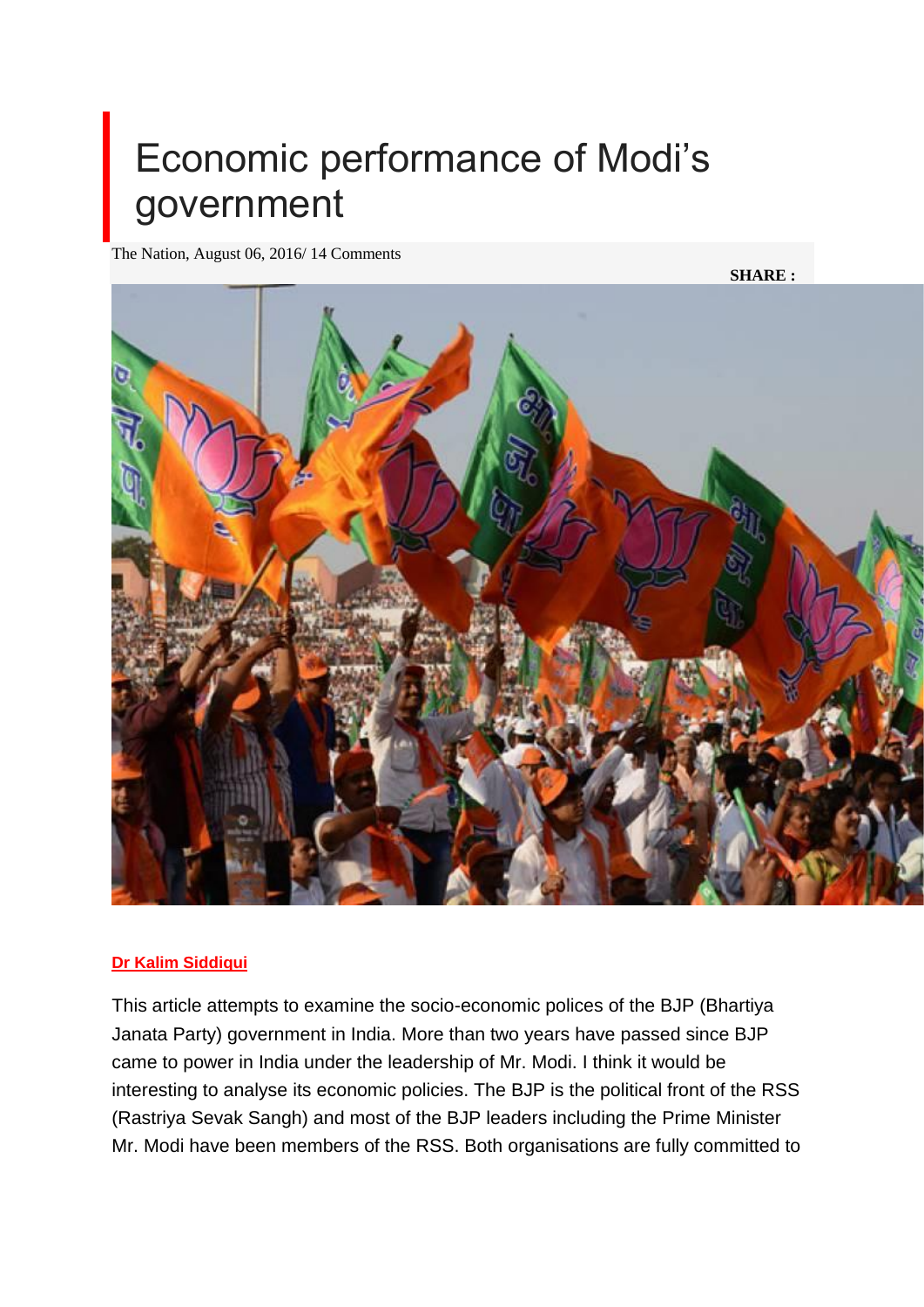the ideology of Hindutva, which is deep rooted in hate against religious minorities, particularly Muslims and Christians.

It is important to study India's development because of its huge population, marketsize and multi-religious, and diverse communities, which would have global impact.

Since BJP came to power in May 2014, its ministers and senior party leaders have been coming out in support of Hindu Rastra (Hindu nation). They have stepped up campaign to the protection of cows and against inter-marriage with Muslims. Since Modi became Prime Minister the religious minorities are feeling more insecure and vulnerable. Even government ministers and members of parliament have openly airing communal sentiments and hate speeches and inciting violence against minorities. The BJP leaders continue to spread false information about Muslims. They are also threatening to launch a ghar-wapsi (return home) programme, i.e. enforced conversion of religious minorities back to Hinduism. As London based magazine The Economist (2015:71) commented: "The BJP's election victory last year was attributed to its promise of competence and good governance. It persuaded enough voters that the Hindu-nationalist part of its agenda and the shadow over […] past allegations of his [Modi's] complicity in anti-Muslim violence in the State of Gujarat in 2002 were marginal. Now many worry that Hindu nationalism is a pillar of Mr Modi's vision, after all".

It is important to analyse briefly the RSS because the organisation is too politically significant to be ignored and since its political wing has come to power i.e. the BJP attacks against Muslims have risen sharply. Cultural issues such as cow slaughter and the building of a Ram temple at Ayodhya have been raised again by the RSS as a means of dividing communities and keeping Muslims in a state of constant fear and insecurity. The RSS/BJP also claims that mosques at Kashi (also known as Varanasi) and Mathura are disputed places of worship.

However, I will focus here on the economic policies of the Modi government in India. With the collapse of Soviet Union, the Indian ruling elites also looked for closer integration with the global capitalism. IMF loan was sought in 1991 and in return India was asked to make changes in economic policy and the economy was opened, imports were liberalised and taxes on capital were reduced. As a result, the GDP growth in 1991 to 2010 increased to 5% annually, which shows no significant increase over that of 1980s. More disturbing is that since 1997, the agriculture and manufacturing sector, which accounts for more than four-fifths of the India's workforce have only grown 2.3% and 4.5% respectively, compared to 11.5%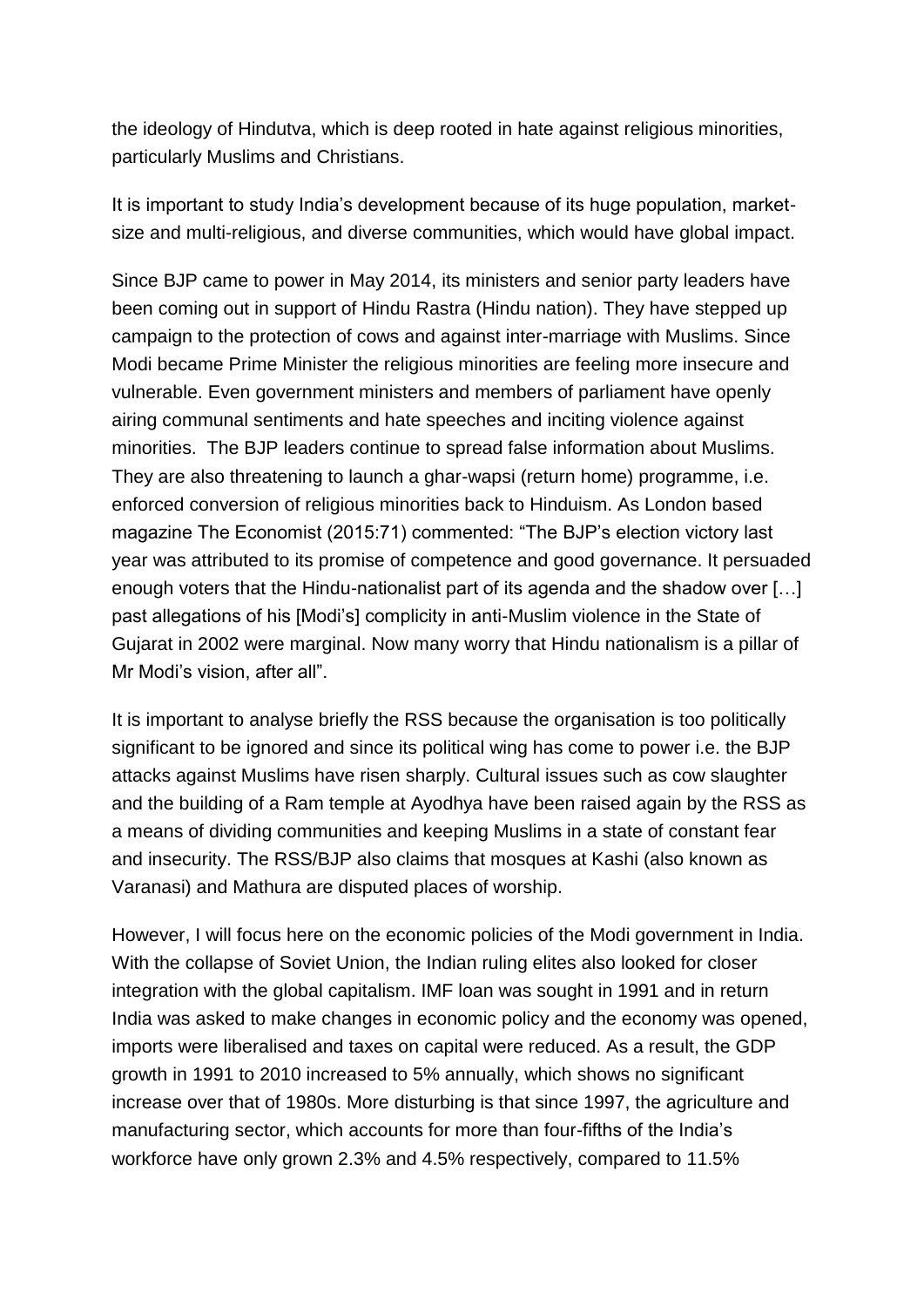increase in the financial services per year. Since early 1990s there was no expansion of area under irrigation. The government has slashed subsidies and extension services to rural sector have been weakened.

The government priority has changed from self-sufficiency in food production and consumption to production for export. The contribution of agriculture and allied sector to GDP has been steadily declining, which is around 14% in 2016 and the growth of the agriculture sector is lower than other sectors. Moreover, the policy of financial liberalisation means less institutional credits available to farmers and put them at the mercy of private money lenders. As a result, numbers of farmer suicides have risen dramatically in the recent years. Neoliberalism is perceived to follow specific economic policies that may not be in the interest of majority of the Indian people, but in the interest of finance capital.

In 2008 on the advent of global financial crisis, a number of measures including the provisions of loan on housing and consumer goods to boost middle class demand were adopted and it did help to restore growth temporarily. But it has its own limitations with risking credit bubbles and balance of payments difficulties given the high import content of the middle class consumption.

It seems that after the economic liberalisation the GDP growth is largely limited to service sector and it has been riding on credit bubble. The economic growth has not made the manufacturing or export sector robust. Unlike in other high growth economies such as China, where manufacturing sector witnessed dramatic change in terms of rise in employment, productivity and exports, while in India the manufacturing sector has not experienced any rapid transformation. Nor the economic liberalisation has delivered any benefit to those who steeped in poverty and deprivation.

I find that on the name of economic reforms Modi's government strategy seems to be to cut subsidies, increase regressive taxes, also increase capital expenditures and privatise public sector banks and state owned enterprises such as Indian Railways. To undertake capital expenditure projects like setting up to smart cities will not be able to generate long term economic growth. All these measures would certainly accelerate the process of handing out the Indian economy over to the big corporations, who have financed and supported to bring him to power.

In short, neoliberal policies to deliver economic growth have already been exhausted. Providing further dose by the current BJP government will hardly provide any new impetus. The process of uneven development and deepening socio